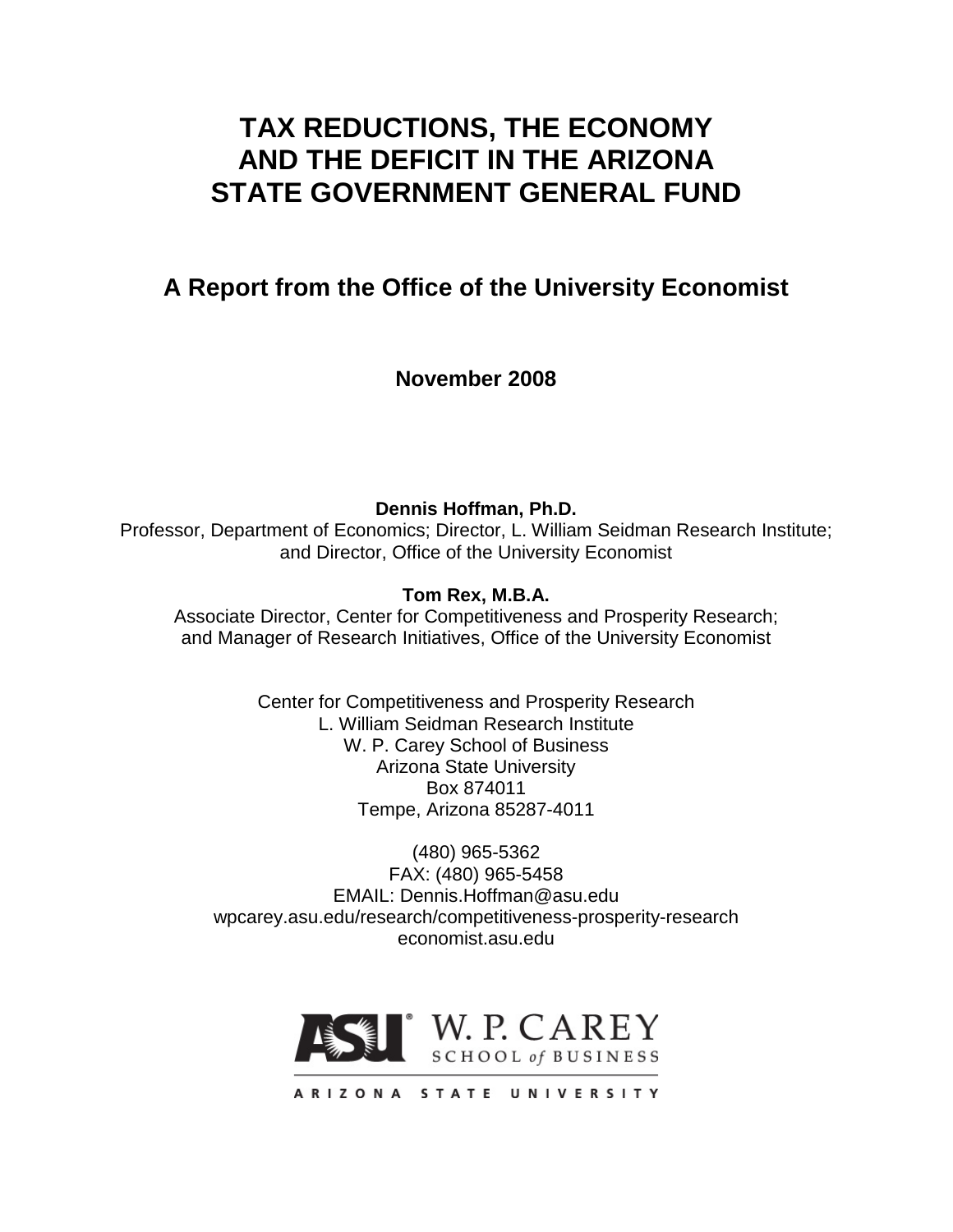## **TABLE OF CONTENTS**

| Summary                       |    |
|-------------------------------|----|
| Tax Law Changes               |    |
| Taxes and Economic Growth     |    |
| Resolving the Current Deficit | 13 |

### **LIST OF TABLES**

1. Arizona General Fund Tax Changes 4

## **LIST OF CHARTS**

| 1. Incremental Tax Change as a Share of General Fund Expenditures and Percent Change in | -5 |
|-----------------------------------------------------------------------------------------|----|
| Inflation-Adiusted Earnings                                                             |    |
| 2. Annual Percent Change in Inflation-Adjusted Per Capita Earnings                      |    |
| 3. State Government General Fund Expenditures as a Percentage of Personal Income        | 8  |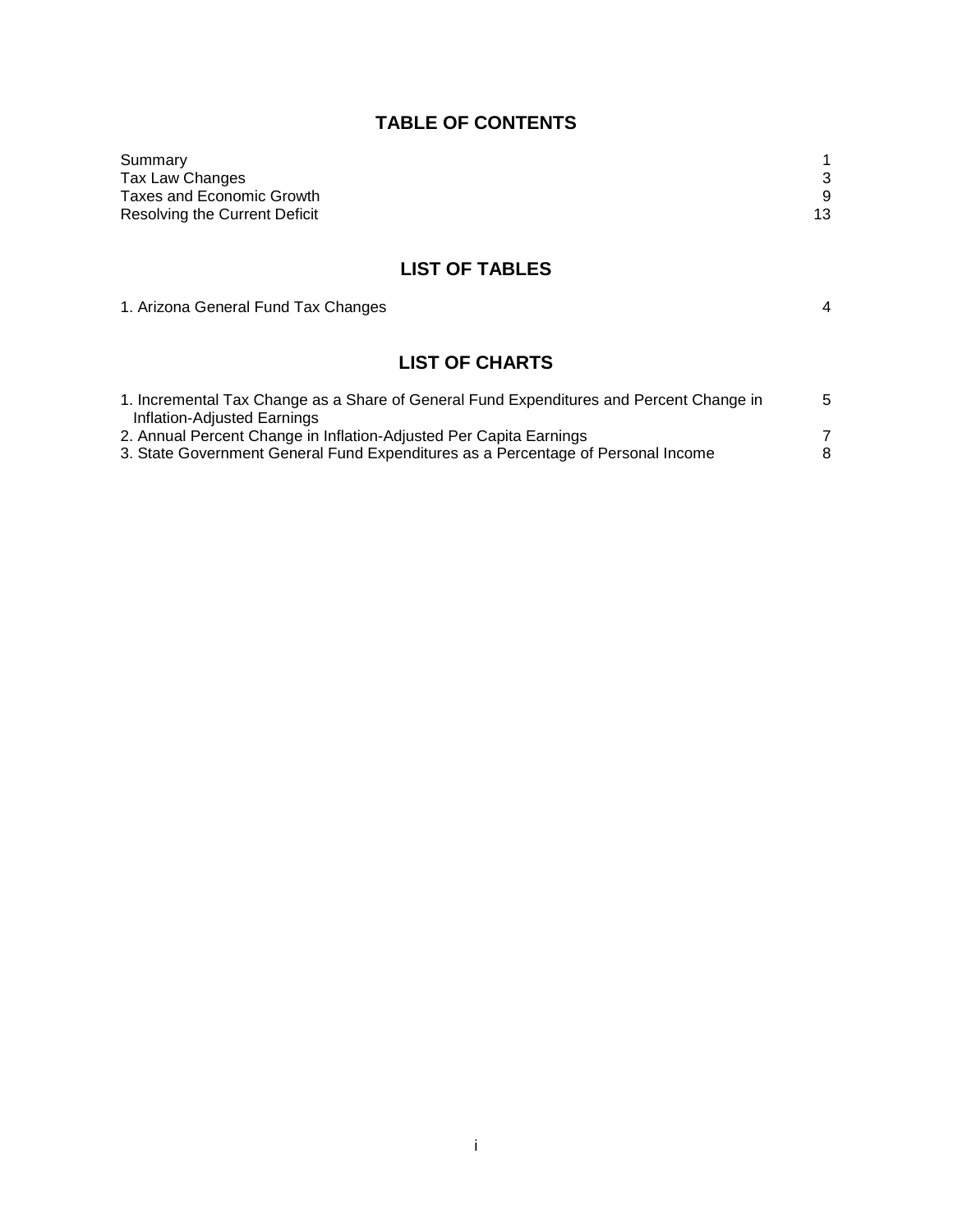#### **SUMMARY**

The state government general fund shortfall in the current fiscal year is projected to be near \$1 billion — even after transfers of monies from the rainy-day fund and other funds. This is in addition to a shortfall of more than \$1 billion in the last fiscal year. At current trends, the budget may ultimately grow beyond a billion dollars in the current year and an even larger deficit is projected for the next fiscal year.

While the current economic recession is significantly worsening the size of the budget deficit, the real problem is a structural deficit caused by substantial tax cuts not offset by equivalent spending decreases, and by not putting enough money into the rainy-day fund. The state faces the prospect of budget deficits every time economic growth slows.

Numerous and substantial tax reductions passed by the Legislature over the last 15 years have not stimulated the Arizona economy or caused a surge in government revenues. Relative to the size of the Arizona economy, state government general fund revenue has fallen significantly since 1995, likely reaching a historical low in the near term. Expenditures also have declined relative to the size of the economy. Spending increases beyond the needs of a growing state are not a cause of the current deficit or the long-term structural deficit.

State and local government revenues and expenditures in Arizona also are historically low compared to the rest of the nation. For example, the Tax Foundation ranks the Arizona tax burden, defined as per capita taxes as a share of per capita income, as 41st in the nation in 2008, the lowest on record.

Much of the structural deficit results from the tax cuts of the last 15 years. These revenue cuts were not matched by spending cuts of a commensurate size because of the increasing populationdriven demands for public services and infrastructure, such as education and public safety. The structural deficit also results from an outdated tax code that creates large cyclical swings in revenue and causes revenue to grow more slowly than the pace of the overall economy. Many of the changes to the tax code during the last 15 years exacerbated these problems.

Other actions also have contributed to the near-term dilemma. For example, the Legislature weakened the provisions of the original legislation setting up the budget stabilization fund. The result is less monies available for transfer from the rainy-day fund to the general fund, and a greater need for spending reductions or revenue enhancements to balance the budget, during a recession.

A deficit of \$1 billion represents 10 percent of the state's general fund appropriations. However, since 45 percent of the general fund is protected from budget cuts, the remainder of the general fund is facing a deficit equal to 18 percent of its budget.

The current state government general fund deficit will need to be closed through spending cuts and/or revenue enhancements. All of the "easy" budget fixes were used to balance last year's budget. Further, only limited monies remain in the rainy-day fund. The mix of expenditure reductions and revenue enhancements used to balance the budget should be carefully considered for several reasons.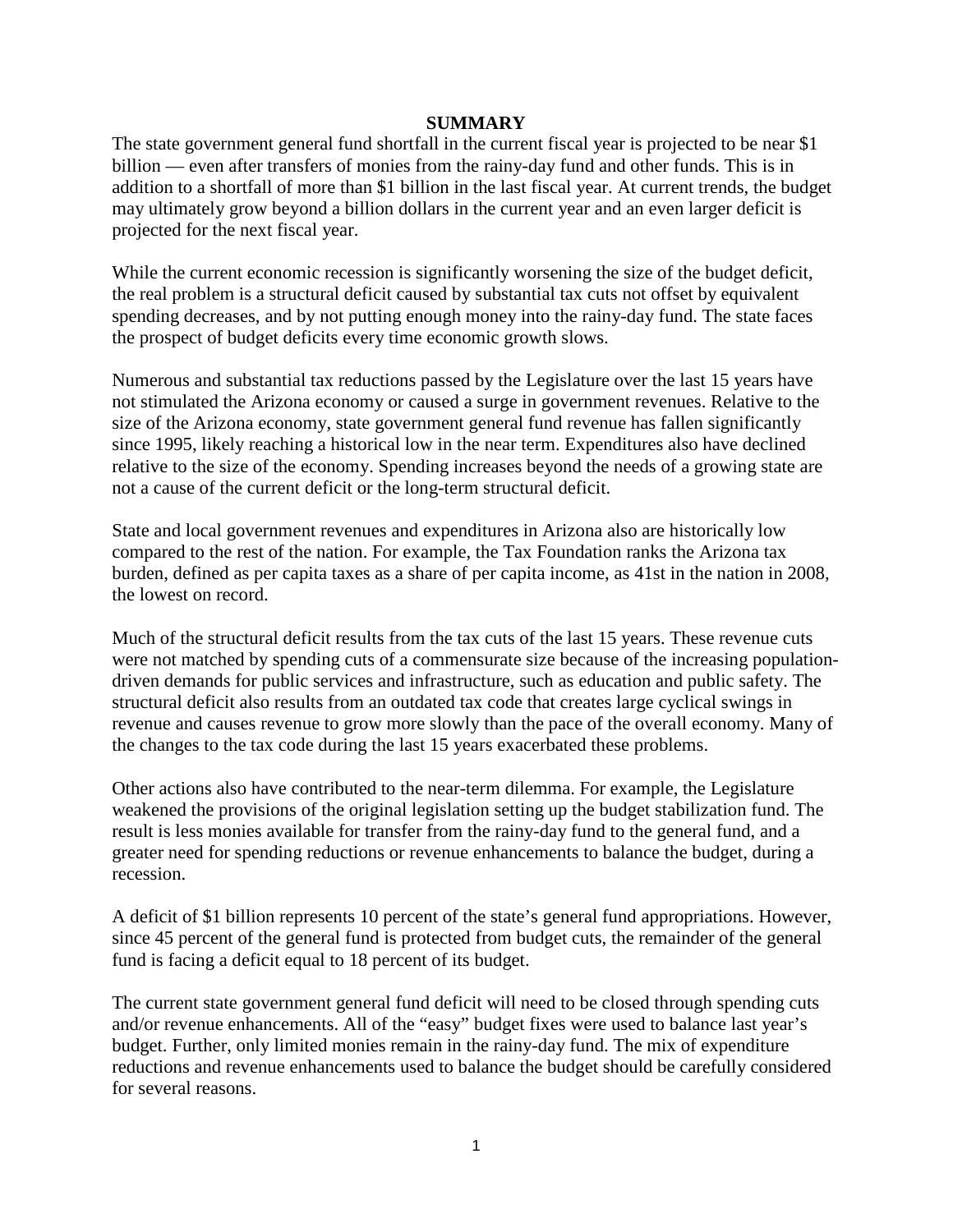First, unlike much of the private sector, demand does not decline for most public-sector services during a recession. In some government programs, demand rises. Thus, imposed decreases in public spending during recessions come at the same time that demand for public services is stable or rising, resulting in a reduction in the quantity and/or quality of government services. For the most disadvantaged of those consuming public services, real hardship can ensue.

Second, spending reductions by governments during recessions worsen economic conditions. Less spending for goods and services by governments will result in reduced demand for privatesector goods and services. If spending reductions are accomplished by employee layoffs, then private-sector businesses are affected further as laid-off workers either leave the state or cut back substantially on their purchases. It is not realistic to expect that many laid-off government employees will find jobs in Arizona until the recession has ended.

The result of state spending cuts of \$1 billion would be to very significantly worsen and lengthen the economic recession. A total of approximately 20,000 workers (8,000 state government and university workers and 12,000 others) might lose their jobs.

Third, cutting the public-sector workforce causes public-sector revenues to decline as the laid-off workers spend less and experience losses in income. Further, the savings to state government of not paying the former workers' salaries and benefits are partially offset by rising payments to the ex-workers for unemployment insurance and other public health and welfare programs.

Fourth, the negative economic effect of a tax increase would be no larger than that of a government spending decrease. In fact, it should be less. Some of the tax payments would come from personal savings. A portion of a tax increase would be exported to nonresidents and to the federal government (since state taxes are federally deductible).

The negative effect of a tax increase would be spread across the state, with individual households and businesses suffering only slightly. In contrast, a spending reduction would have substantial negative effects on a relatively small number of businesses — those selling directly to state government and to laid-off government workers. A relatively small number of individuals also would bear the brunt of a government spending reduction: laid-off government employees and workers at hard-hit businesses.

Fifth, the size of a tax increase would be relatively small. Even in the extreme example of a tax increase of \$1 billion that affected individuals only and was not exported, the increase would equate to only about \$150 per Arizona resident, or \$400 per household. A tax increase of this magnitude would offset only about a third of the state tax cuts implemented between 1993 and 2008 and would be considerably less than the federal tax rebates distributed in May. Arizona still would rank as a low-tax state at 37th, just lower than Mississippi, according to Tax Foundation data (assuming no other states increased taxes).

Sixth, without enhancing revenues, the state will be unable to adequately support a growing population. In particular, Arizona faces substantial infrastructure needs over the next quarter century.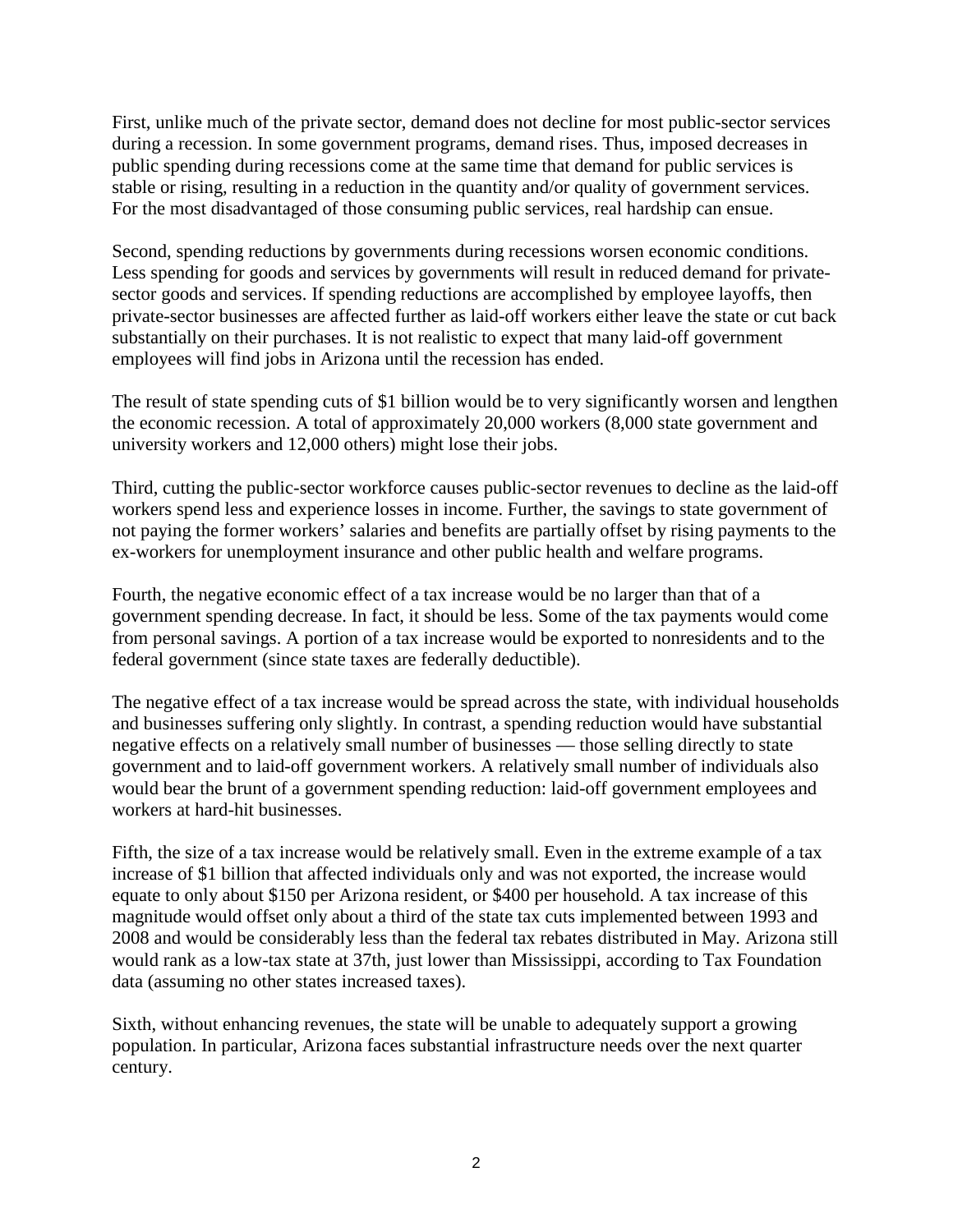#### **TAX LAW CHANGES**

Changes to Arizona's tax laws have been numerous since  $1989<sup>1</sup>$  $1989<sup>1</sup>$ , following a period of limited changes during the mid-1980s. Initially (from 1989 through 1992), the changes resulted in substantial increases in tax collections. Since then, the changes have resulted in reductions in tax collections in all but two years, as Arizona policymakers have taken many opportunities to reduce tax burdens, primarily for individuals. Substantial reductions were implemented in each year from 1995 through 2001, and again in 2007 and 2008.

As estimated by the Joint Legislative Budget Committee, the nominal dollar effects of the tax law changes are shown in Table 1. The cumulative effect of these annual changes sums to a revenue loss of about \$1.18 billion. Adjusting for inflation, the cumulative loss is somewhat greater at \$1.29 billion. Adjusting for population growth as well as inflation places the loss at \$1.38 billion. The limited effects from the adjustments for inflation and population growth result from tax increases, not decreases, in the earliest years of the time series. Tax law changes since 1993 cumulate to a decline in general fund revenues of about \$1.63 billion on a nominal basis and \$2.58 billion after adjusting for inflation and population growth.

Expressed as a percentage of general fund expenditures, the effects of the tax law changes were large from 1989 through 1991, raising revenues at least 3.6 percent in each of the three years. Between 1995 and 2001, the decreases in revenues ranged from 1.8 to 6.5 percent of the size of the general fund. In 2007 and 2008, the tax cuts amounted to about 2 percent of the size of the general fund. The tax increases of 1989 through 1992 were reversed by 1996 on a nominal basis, by 1997 on a real basis, and by 1998 on a real per capita basis. Tax decreases since then have lowered general fund revenues to considerably below the historical norm, after adjustments for economic and population growth.

#### **Tax Changes and the Economy**

The relationship between tax law changes and economic performance was examined using quarterly earnings data from the U.S. Bureau of Economic Analysis. The quarterly data allow the economic figures to be aligned with the fiscal year general fund data. While gross domestic product by state is the broadest measure of the economy, inflation-adjusted data go back only to 1990 and the data are only available annually. Thus, the next-broadest economic measure earnings — is used. The data were adjusted for inflation using the quarterly GDP implicit price deflator.

Changes in general fund revenues resulting from tax law changes in Arizona have been inversely related to real earnings growth. The highest correlation of  $-.64$  occurs when the percent change in economic growth leads by one year the tax change as a share of general fund expenditures. The second highest correlation of -.58 occurs when economic growth and the magnitude of the tax change in the same year are compared. Thus, the change in economic performance precedes the change in taxes. When the economy is strong, surpluses in the general fund are realized, allowing taxes to be cut while still balancing the budget as required by the Arizona Constitution. When the economy is weak, budget deficits occur, precluding tax cuts and sometimes resulting in tax increases.

 $\overline{a}$ 

<span id="page-4-0"></span> $<sup>1</sup>$  All years in this paper refer to the July 1 to June 30 fiscal year used by the State of Arizona. Measures of economic</sup> growth and inflation were converted to a fiscal year basis.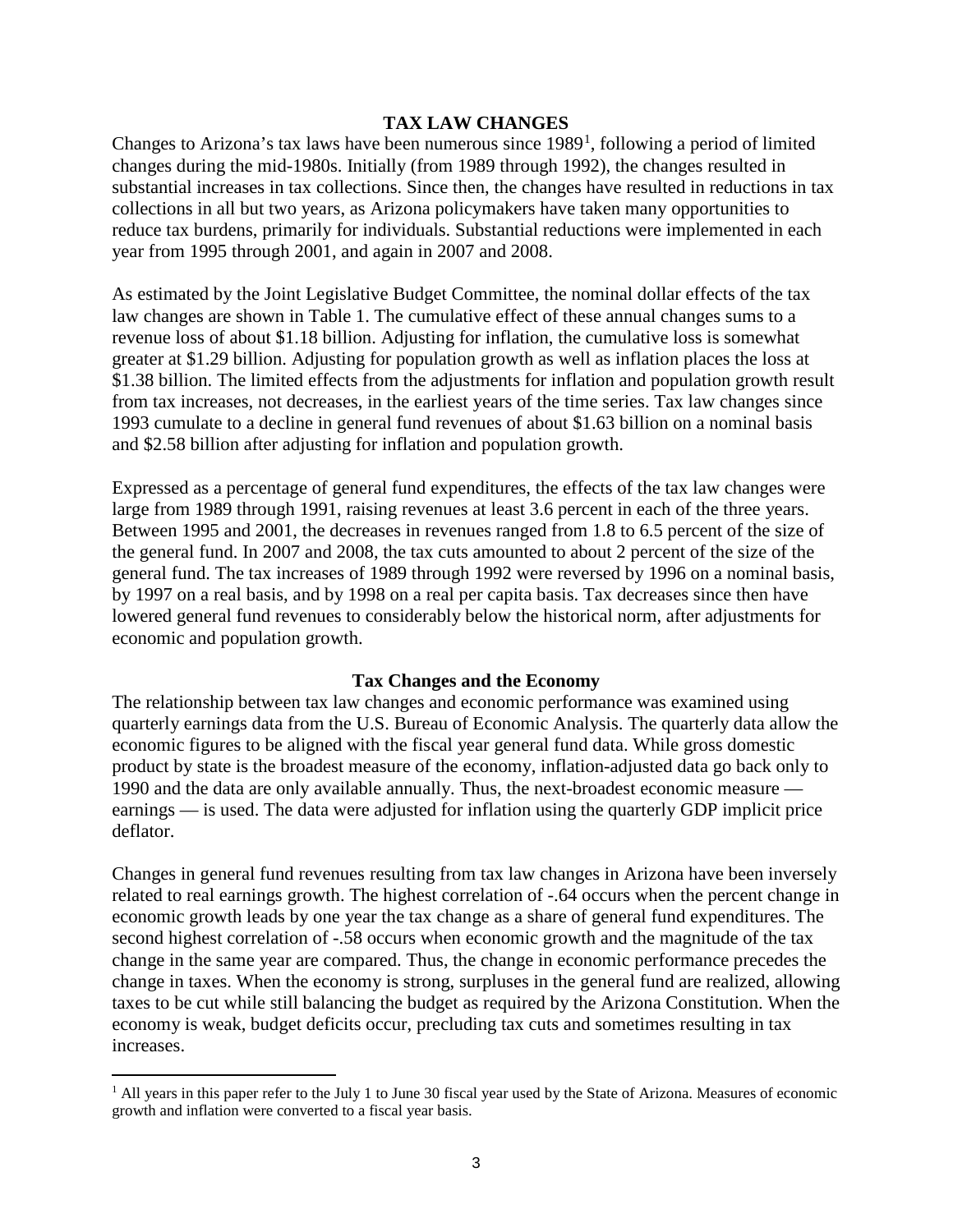The effects of the tax law changes expressed as a percentage of general fund expenditures are shown in Chart 1 compared to inflation-adjusted earnings growth. As seen in the chart, the Arizona economy is highly cyclical, with the growth rate of inflation-adjusted earnings ranging from about 0 to 10 percent over the last 25 years. While real growth in this measure has not been more than marginally negative during recessions, this is due to the state's rapid population growth. Real per capita earnings fell from 1989 through 1992, from 2002 through 2003, and from 2007 through 2008.

|                                                                   |                | <b>GDP</b>      |                |                    |                        |
|-------------------------------------------------------------------|----------------|-----------------|----------------|--------------------|------------------------|
|                                                                   | <b>Nominal</b> | <b>Implicit</b> |                | Real               | <b>Real Per Capita</b> |
| <b>Fiscal</b>                                                     | Incremental    | <b>Price</b>    | <b>Arizona</b> | <b>Incremental</b> | Incremental            |
| Year                                                              | Tax Change*    | <b>Deflator</b> | Population     | Tax Change*        | <b>Tax Change</b>      |
| 1989                                                              | \$121,700,000  | 0.6377          | 3,535,183      | \$190,828,369      | \$53.98                |
| 1990                                                              | 109,300,000    | 0.6609          | 3,622,184      | 165,368,553        | 45.65                  |
| 1991                                                              | 208,376,000    | 0.6867          | 3,684,097      | 303,435,939        | 82.36                  |
| 1992                                                              | 9,707,500      | 0.7062          | 3,788,576      | 13,746,880         | 3.63                   |
| 1993                                                              | $-19,343,100$  | 0.7219          | 3,915,740      | -26,794,189        | $-6.84$                |
| 1994                                                              | $-25,452,500$  | 0.7377          | 4,065,440      | $-34,503,339$      | $-8.49$                |
| 1995                                                              | -120,693,000   | 0.7537          | 4,245,089      | $-160, 144, 456$   | $-37.72$               |
| 1996                                                              | $-284,668,400$ | 0.7684          | 4,432,499      | -370,471,655       | $-83.58$               |
| 1997                                                              | $-174,537,300$ | 0.7821          | 4,586,940      | $-223, 155, 116$   | $-48.65$               |
| 1998                                                              | -172,380,000   | 0.7926          | 4,736,990      | $-217,492,295$     | $-45.91$               |
| 1999                                                              | $-141,790,900$ | 0.8025          | 4,883,342      | -176,679,543       | $-36.18$               |
| 2000                                                              | $-104,614,100$ | 0.8169          | 5,023,823      | -128,057,559       | $-25.49$               |
| 2001                                                              | $-157,803,100$ | 0.8358          | 5,167,260      | -188,799,044       | $-36.54$               |
| 2002                                                              | $-33,171,300$  | 0.8538          | 5,301,097      | $-38,849,963$      | $-7.33$                |
| 2003                                                              | 12,381,000     | 0.8696          | 5,444,881      | 14,237,087         | 2.61                   |
| 2004                                                              | 57,418,100     | 0.8906          | 5,579,307      | 64,474,142         | 11.56                  |
| 2005                                                              | $-4,942,000$   | 0.9183          | 5,744,367      | $-5,381,779$       | $-0.94$                |
| 2006                                                              | $-18,050,000$  | 0.9498          | 5,952,083      | -19,003,599        | $-3.19$                |
| 2007                                                              | -193,758,600   | 0.9777          | 6,165,689      | -198,177,015       | $-32.14$               |
| 2008                                                              | $-217,510,000$ | 1.0000          | 6,338,755      | $-217,510,000$     | $-34.31$               |
| 2009                                                              | $-34,550,000$  | 1.0250          | 6,475,000      | $-33,707,317$      | $-5.21$                |
| Cumulative                                                        | -1,184,381,700 |                 |                | -1,286,635,898     | $-212.73$              |
| Cumulative Real Per Capita Multiplied by 2009 Population >>>>>>>> |                |                 |                |                    | -1,377,424,565         |

#### **TABLE 1 ARIZONA GENERAL FUND TAX CHANGES**

\* Each yearly amount represents the incremental dollar value of tax law changes relative to the prior year.

Sources: The nominal incremental tax change is from the Arizona Joint Legislative Budget Committee, published in the State of Arizona 2008 Tax Handbook. The GDP Deflator is from the U.S. Department of Commerce, Bureau of Economic Analysis; it is the fiscal year average, with the base being FY 2008. The Arizona population estimate is from the U.S. Department of Commerce, Census Bureau; it is the figure at the beginning of the fiscal year. The GDP deflator and population for FY 2009 were projected.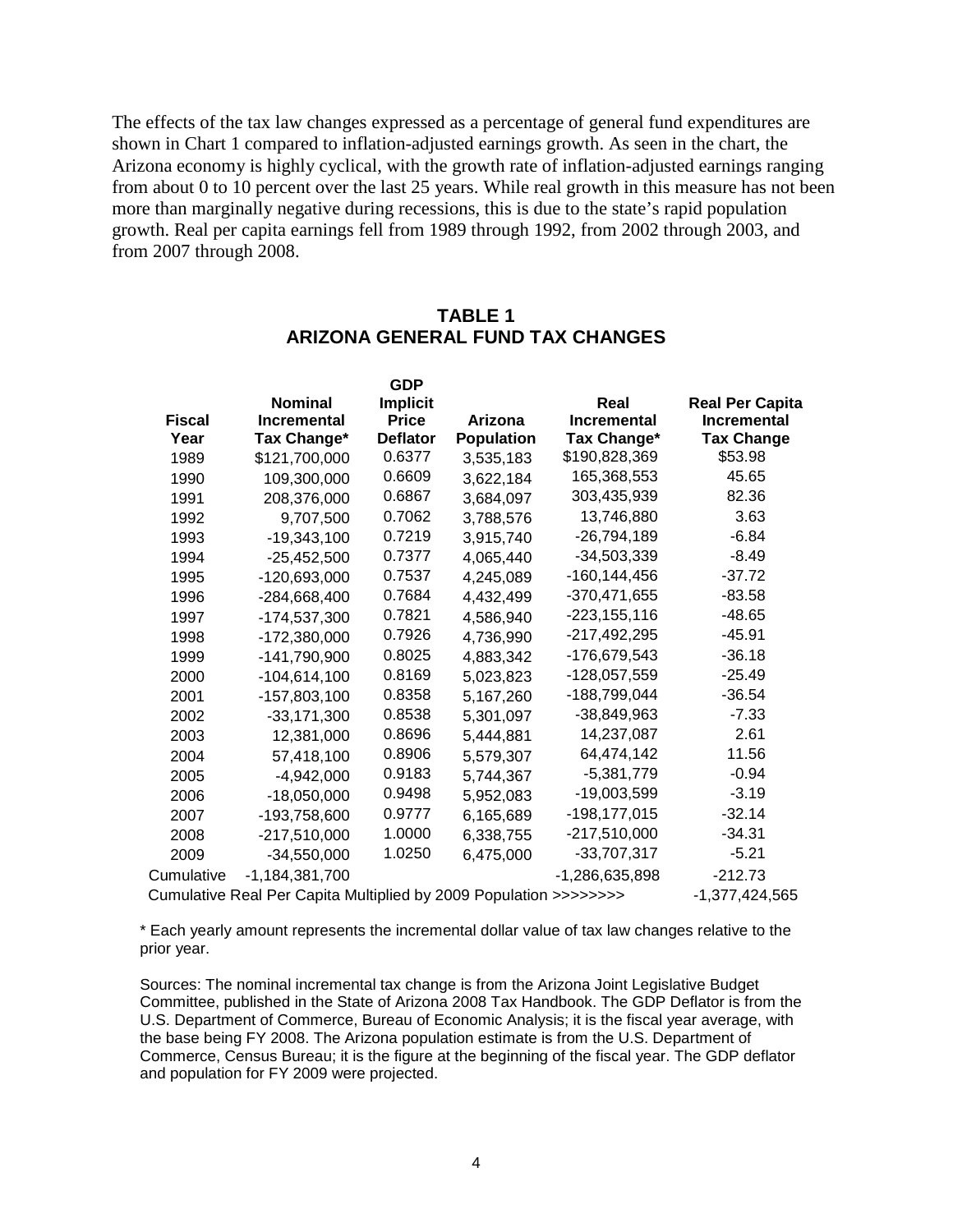

**CHART 1 INCREMENTAL TAX CHANGE AS A SHARE OF GENERAL FUND EXPENDITURES AND PERCENT CHANGE IN INFLATION-ADJUSTED EARNINGS**

Sources: Arizona Joint Legislative Budget Committee and U.S. Department of Commerce, Bureau of Economic Analysis.

A close examination of Chart 1 reveals that economic performance leads the changes in tax policy. Economic growth during the 1980s peaked at around 10 percent in 1984 and 1985 and was down to 4.7 percent in 1988, the year preceding the first year of tax increases. Economic gains continued to slow, bottoming at no change in 1990. After the recession that ended in 1991, economic growth in Arizona began to accelerate despite the state's relatively high tax burden. Real economic growth reached 5 percent in 1993 and rose further to 6 percent in 1994 and 7 percent in 1995. The first tax cut did not occur until 1993 and was minimal; it was not until 1995 that the first sizable tax decrease occurred, considerably after economic growth had strengthened. Economic gains remained at 7 to 8 percent through 2000, even though the state's tax burden fell from above to considerably below the historic norm during this period.

Despite historically low tax burdens, the state's economic growth rate fell sharply during 2001 and 2002, ending the long period of tax cuts. Following the 2001 calendar year recession, economic growth again rose. Despite a historically low tax burden, economic growth rates during the expansion were less than those of either of the two prior expansions. Using general fund surpluses that largely can be traced to the real estate boom, another round of substantial tax cuts were implemented in 2007 and 2008, with smaller reductions in 2006 and 2009. Despite these tax reductions, economic growth fell sharply from 2006 to 2008, with no gain registered in 2008.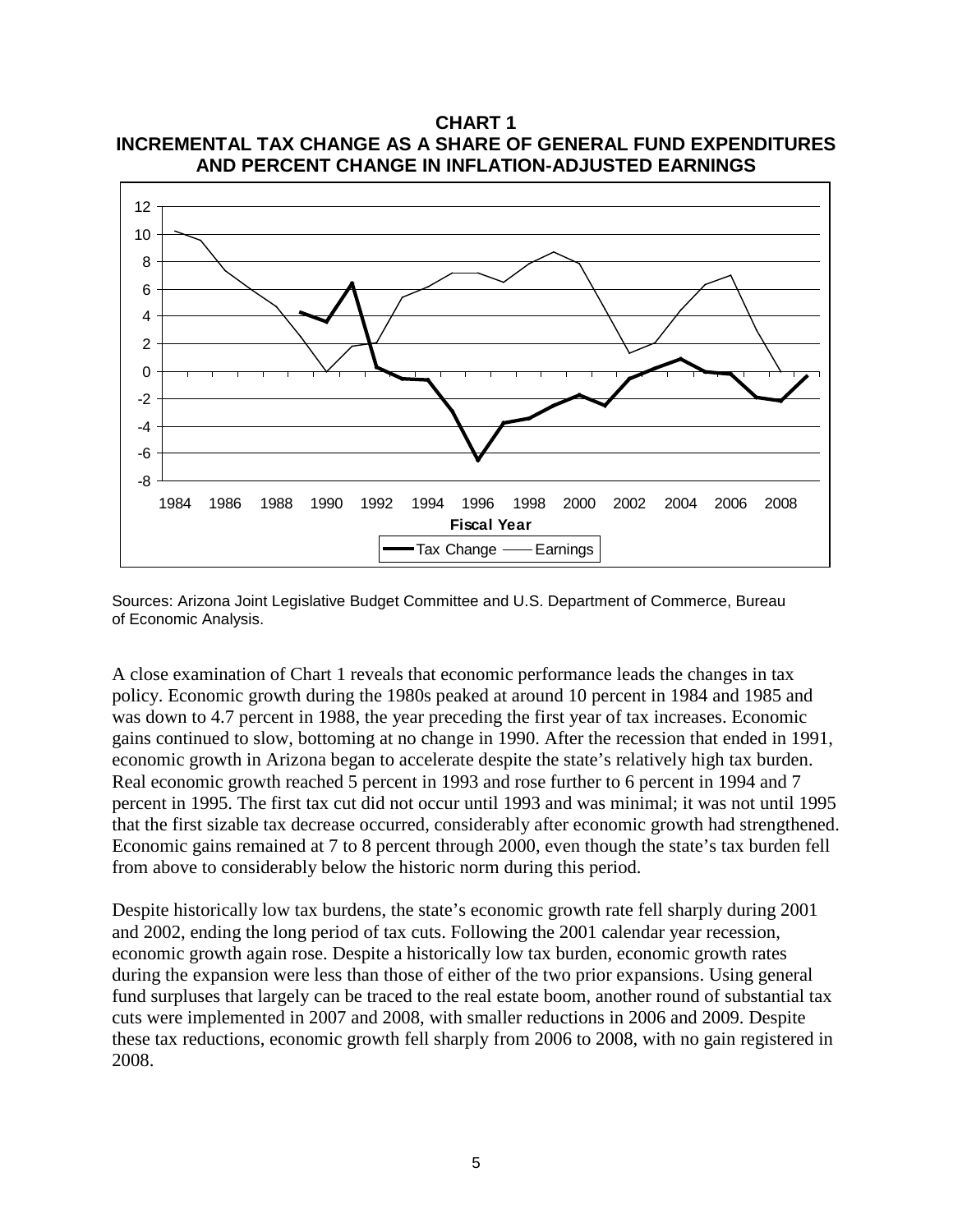Thus, the level of state tax collections in Arizona has had no impact on the state's economic growth over the last 25 years. However, the possibility that economic growth in Arizona relative to the national average has been affected by tax levels needs to be examined.

Based on the Tax Foundation's measure of state and local government tax burden — defined as per capita taxes as a share of per capita income — Arizona's tax burden from 1977 (the first year available) through 1980 was about equal to the national average, with the state's rank a little above the median state (between 17th and 21st). Since 1981, Arizona's tax burden according to the Tax Foundation has always been lower than the U.S. average, though it approached the national average in 1991 when Arizona ranked 25th among the states. Since 1991, Arizona's tax burden has declined from 9.7 percent of per capita income to 8.5 percent in 2008. The national average tax burden barely dropped during this period and was 9.7 percent in 2008. Arizona's tax burden ranked 41st in the nation, the lowest on record, in 2008.

The Census Bureau's government finance data go back to 1964, but the figures for 2006 are the most recent. Relative to personal income, the state and local government tax burden in Arizona historically was usually higher than the national average, typically by several percent and in some years by more than 10 percent. Only in the early 1980s was it lower. Since 1997, however, it has been lower than the national average in each year. In 2006, the Arizona figure matched the lowest on record at 6 percent less than the national average. On a per capita basis, state and local government taxes in Arizona were 19 percent less than the national average in 2006, also the lowest figure on record.

Despite the significant decline in Arizona's tax burden relative to other states since the mid-1990s, economic growth in Arizona relative to the nation in recent years has been no different than the historical relationship. Real per capita earnings growth in Arizona has fluctuated throughout the last 25 years from higher than the national average to lower, with the differential small in most years (see Chart 2). An extended period of substantially inferior growth in Arizona from 1987 through 1990 began long before the substantial tax increases of 1989 through 1991. Despite the state's low tax burden in recent years, which included sizable tax cuts in 2007 and 2008, Arizona's economic growth during 2007 and 2008 dropped considerably, to substantially below the national average. Arizona's decline in real per capita earnings and the negative differential between the state and national growth rate in 2008 each was the largest in the last quarter century.

That the changes in taxes in Arizona — both increases and decreases — have not had a noticeable empirical impact on the state's economic growth should not come as a surprise. A conceptual basis for such an effect is lacking, as discussed in the "Taxes and Economic Growth" section.

#### **Tax Changes and the Deficit**

In contrast, the state's general fund has been substantially affected by these tax cuts. The general fund was significantly in deficit during the last recession and is experiencing a more severe shortfall in the current recession. While the economic recession contributes to the budget deficit, the severity of the current deficit results from many years of significant tax cuts not accompanied by an equivalent amount of spending cuts. These revenue reductions were not matched by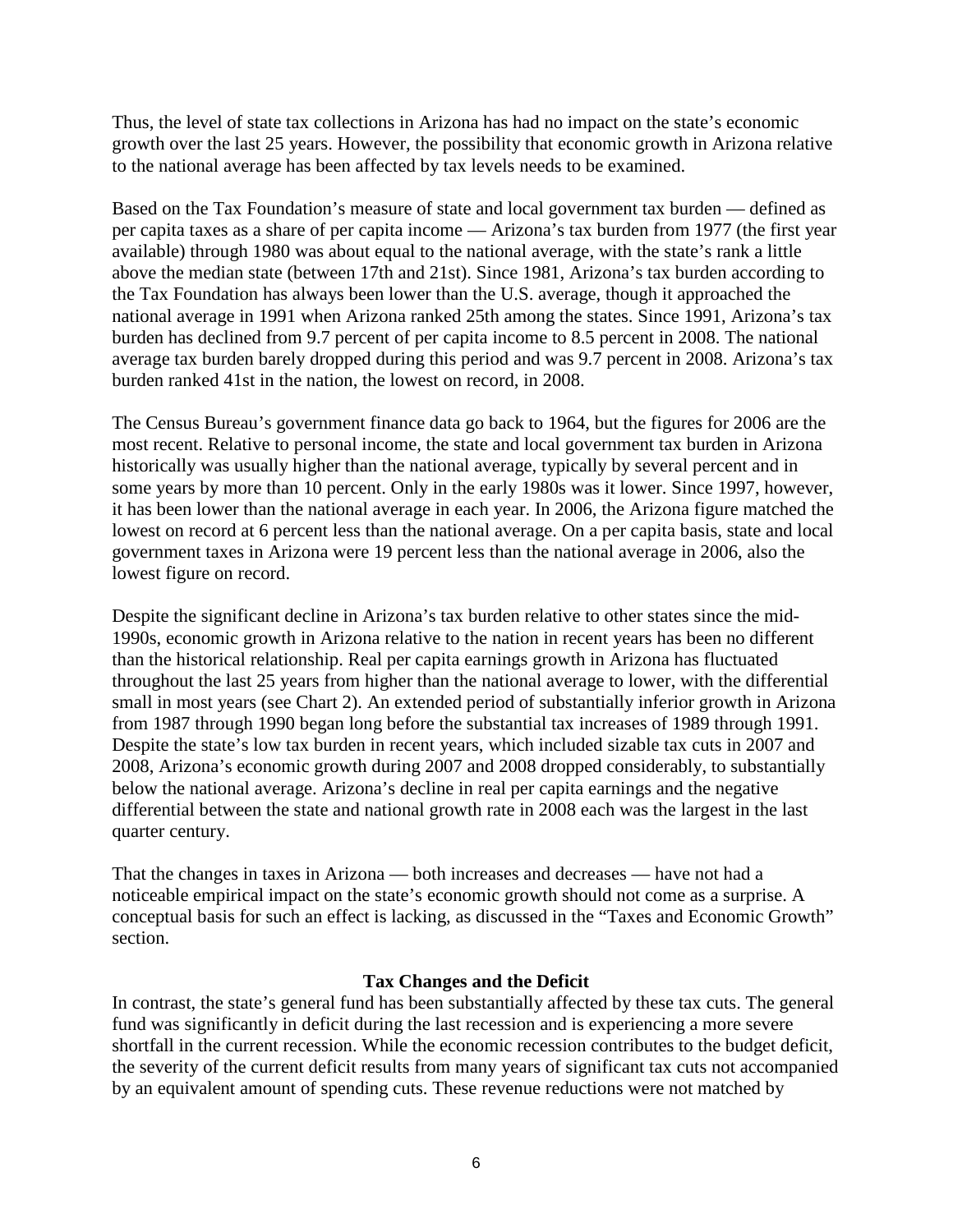-4 -2  $\Omega$ 2 4 6 8 1984 1986 1988 1990 1992 1994 1996 1998 2000 2002 2004 2006 2008 **Fiscal Year** United States **-**Arizona

**CHART 2 ANNUAL PERCENT CHANGE IN INFLATION-ADJUSTED PER CAPITA EARNINGS**

Source: U.S. Department of Commerce, Bureau of Economic Analysis.

spending cuts of a commensurate size because of the increasing population-driven demands for public services and infrastructure, such as education and public safety.

The tax reductions of the last 15 years have been the main cause of the structural deficit, which also is the result of an outdated tax code that creates large cyclical swings in revenue and that causes revenue to grow more slowly than the pace of the overall economy. Many of the changes to the tax code during the last 15 years exacerbated these problems.

While reductions in expenditures have not matched the cuts in revenues, expenditures by state and local governments in Arizona also have fallen significantly relative to the national average. Using the Census Bureau data, per capita expenditures in 2006 were 18 percent less than the national average. As recently as 1990, the per capita figure exceeded the U.S. average. Similarly, expenditures relative to personal income were 5 percent less in Arizona than the national average in 2006. They were above average as recently as 1994 and as much as 21 percent above average in 1990.

Looking specifically at state government general fund expenditures as reported by the JLBC, expenditures have remained between 4 and 5 percent since 1979, considerably below the 7 percent expenditure limit specified in the Arizona Constitution. As seen in Chart 3, after dipping below 4 percent in 2003 and 2004, actual expenditures as a share of personal income rose, reaching 4.8 percent in 2007 — still less than the shares in the early 1990s. Using projections of personal income for 2008 and 2009, the expenditure ratio begins to fall. The baseline shown in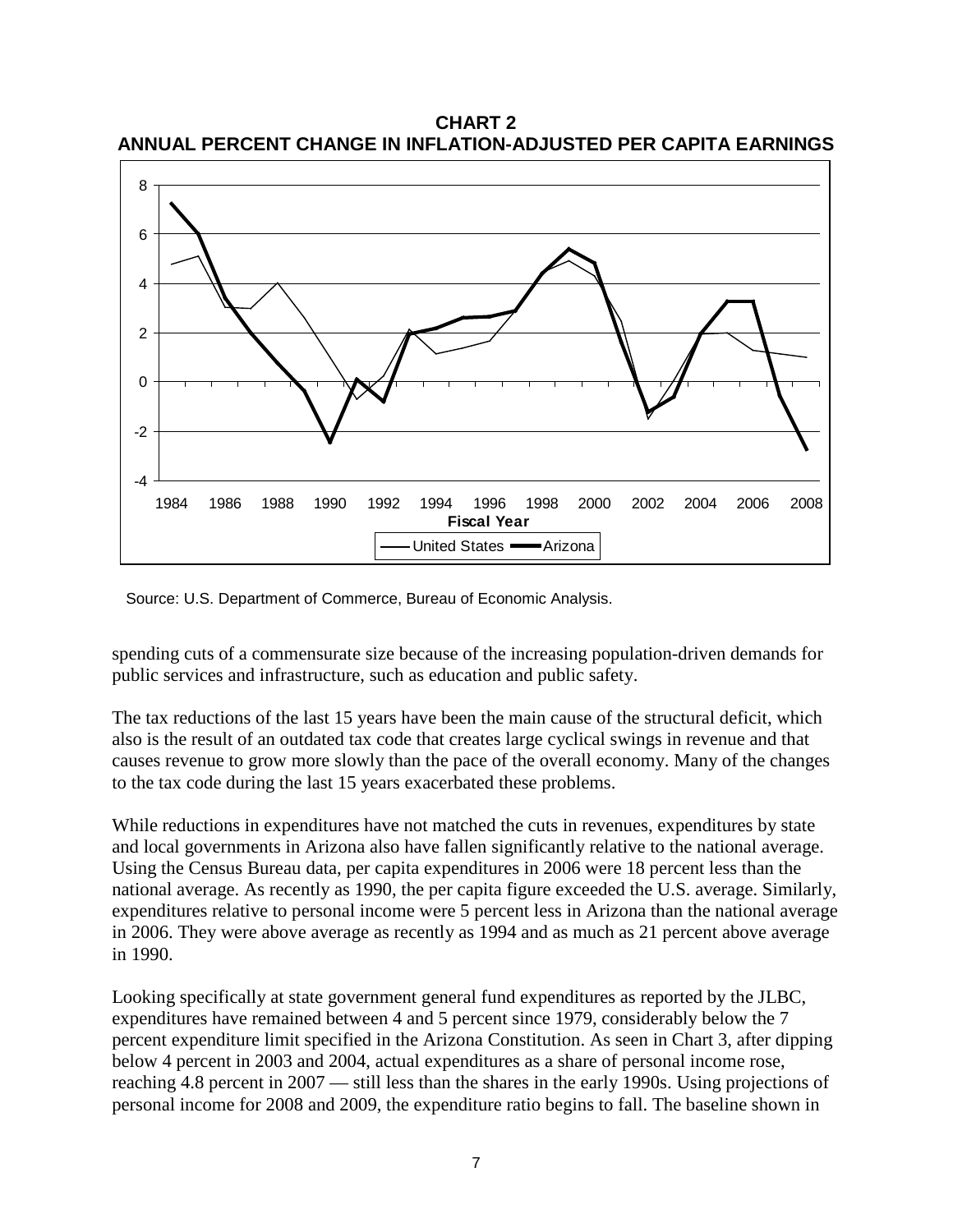the chart for 2009 uses appropriated expenditures, but spending cuts to narrow or close the current deficit almost certainly will lower the actual expenditures considerably. Instead of the 4.56 percent for 2009 in the baseline, the share likely will be closer to 4.1 percent — one of the lowest in the 30-year history.

Thus, the existing state general fund budget deficit as well as the underlying structural deficit cannot be blamed on excessive spending. Instead, very aggressive tax cuts are the primary cause, with other shortcomings in the revenue system — increasingly cyclical revenues and revenue growth not keeping pace with economic growth — also contributing to the deficit.

Other actions also have contributed to the near-term dilemma. For example, the Legislature weakened the provisions of the original legislation setting up the budget stabilization fund. During the 1990s, the original 15 percent cap was reduced to 5 percent, though it was subsequently raised to 7 percent. Withdrawals from the rainy-day fund also were restricted to years of economic growth of less than 2 percent. Further, the formula-recommended transfers have not been adopted consistently by the Legislature, and the rainy-day fund has been used to fund expenditures unrelated to cyclical fluctuations in revenues. The result is less monies available for transfer from the rainy-day fund to the general fund, and a greater need for spending reductions or revenue enhancements to balance the budget, during a recession.





Note: The constitutional expenditure limitation is 7 percent.

Sources: Arizona Joint Legislative Budget Committee and U.S. Department of Commerce, Bureau of Economic Analysis.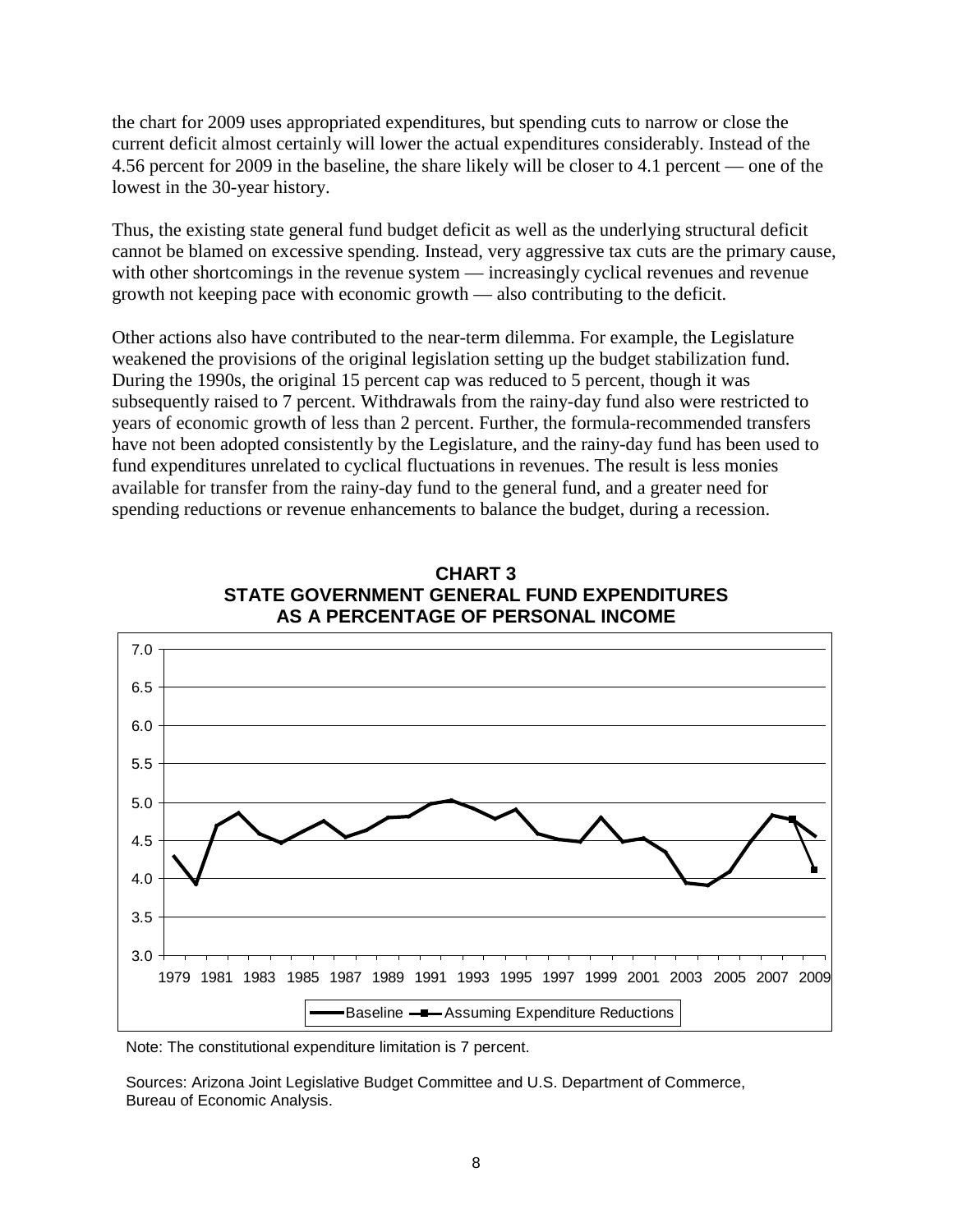#### **TAXES AND ECONOMIC GROWTH**

Nearly any position on the relationship between taxes and economic performance is supported in the published literature. However, the bulk of the modern literature indicates that taxes have only a small effect on economic growth. For example, one study suggests that a 10 percent reduction in *all* state and local taxes would increase employment growth over the course of 20 years by 2.5 percentage points over and above the growth that would have occurred without the tax reduction. In a fast-growing state like Arizona, where the 20-year increase in employment from 1987 to 2007 was 98 percent, such an increase is inconsequential.

Generally, tax burdens must be far out of line with competitor regions before much of an effect on the economy can be measured. For a state, a tax cut will have little effect on the economy unless the tax burden is comparatively quite high (especially versus competing states) and the tax reduction is very large. In general, tax policy is an inefficient way to stimulate the economy. Investment in infrastructure and education has been shown to have a greater effect on economic growth.

#### **Taxes as a Business Expense**

Despite the attention given to taxes, state and local tax payments are a small expense for most businesses, averaging less than 2 percent of operating income. Therefore, the difference in state and local tax rates between states would have to be very large to have a noticeable effect on a company's profits. The compensation of company officers is a larger expense than state and local taxes.

Taxes receive attention because many state and local governments grant tax incentives, tax credits and tax exemptions to businesses. A rational profit-seeking business will avail itself of such opportunities. In site location decisions, such tax breaks can be a deciding factor only if two or more locations are viewed equally on all other factors.

#### **The Laffer Curve and Supply-Side Economics**

Supply-side economics is based on the concept that tax reductions stimulate economic growth, with the stimulus so great that government revenues rise despite the lower tax rates. The "Laffer Curve" popularized this theory.

The economist Arthur Laffer brought the relationship between taxes and economic performance into the popular literature in the 1970s. However, the analytical foundations of his Laffer Curve were established centuries ago. Moreover, the curve is a mathematical relationship (Rolle's Theorem).

The concept is simple. A single tax rate produces the greatest government revenue: the revenuemaximizing rate (RMR). Setting rates below the RMR leaves governments with less than maximum revenue but setting rates higher than the RMR stifles the economy — resulting in lower tax collections despite the higher rate. The relationship between tax rates and revenues follows a curve. The exact shape of the curve can vary by specific circumstances, but the end points always are the same: No tax results in no public revenue while a 100 percent tax rate would cause all legal economic activity to cease. The difficulties in real-world application of this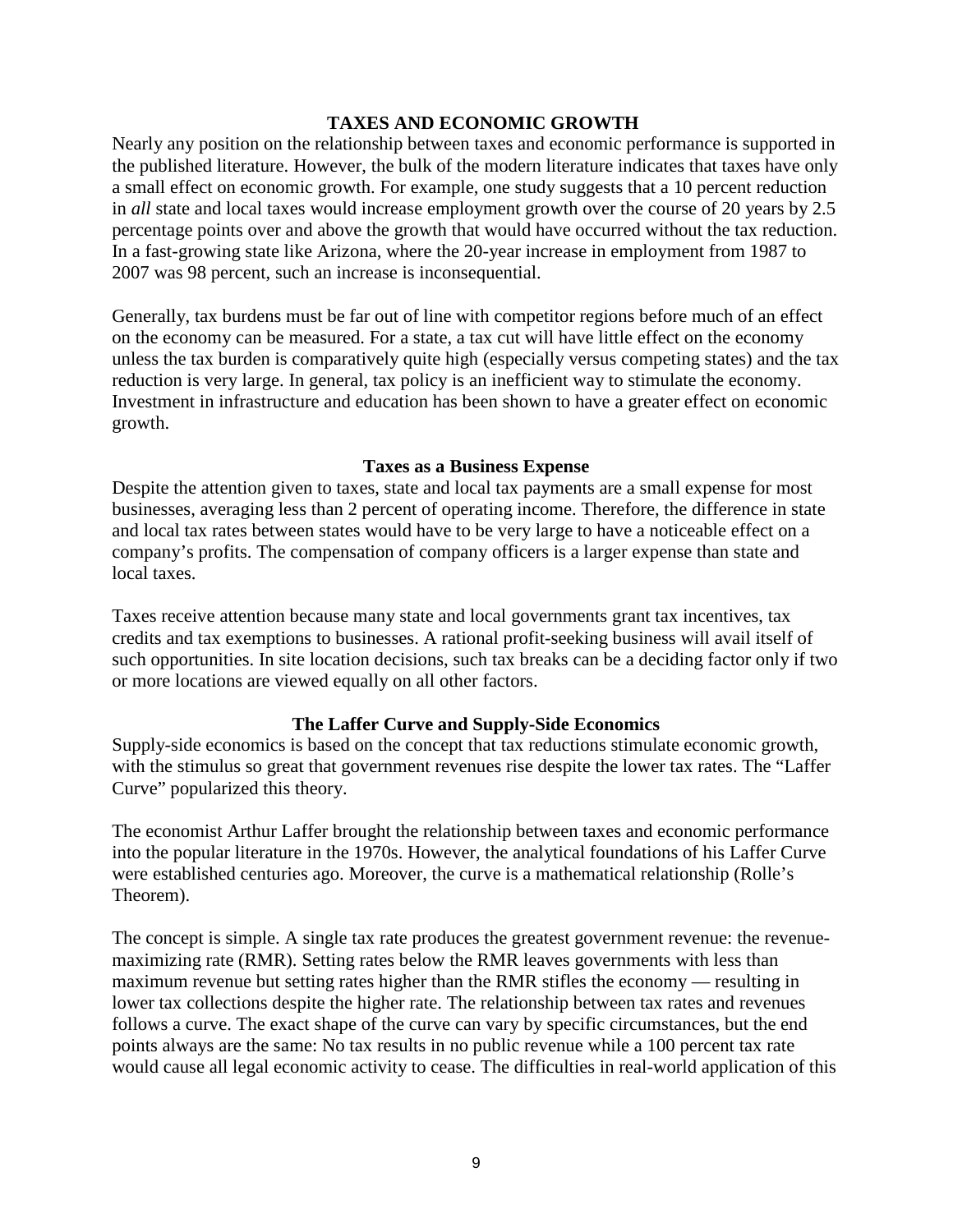relationship are to identify the tax rate that constitutes the RMR, and to describe the exact shape of the curve.

The simple concept of the Laffer curve has been lost in some applications. Proponents of limited government erroneously argue that tax rates are always above the RMR and reduced taxation is always better.

Laffer originally discussed the relationship between tax rates and tax revenues in the context of national tax rates, particularly the federal income tax, which was quite high in the 1970s. The concept also is valid at a regional level such as a state. However, state tax rates are low relative to the federal income tax rate. Thus, a decrease in a state tax rate is less likely to have a supplyside effect and any effect likely is small.

On the other hand, a state tax by definition is narrower than a national tax and thus is more likely to have a RMR that is being exceeded in reality. This is because states compete for economic activity, most of which is mobile (not tied to a particular place as in the case of a mine). Capital and labor can move easily throughout the country.

While tax rates may influence capital and labor mobility across the states and give rise to Laffertype effects, capital and labor move for a host of reasons. The amount and quality of public infrastructure (such as airports, roads, and schools) available in a region — amenities supported by state and local government tax revenues — is among the factors influencing economic growth. So the RMR in a state or region will be the rate that allows sufficient investment in public amenities that foster economic growth without imposing tax burdens that stifle growth.

For a tax cut to result in a positive effect on economic growth and government revenue, the existing tax rate must be higher than the RMR. For much of a positive effect to result, the tax rate must be very high and be lowered to near the RMR. Such a situation is most likely in the case of a narrow tax. In addition, a greater economic impact is likely from a reduction in a business tax with a rate above the RMR than in a personal tax with a high tax rate since one business decision (for example, in site selection) can affect many workers.

#### **The Situation in Arizona**

Most of the taxes cut in Arizona since the early 1990s have been broad-based taxes applied to individuals. In particular, decreases in the individual income tax have accounted for five-eighths of the cumulative \$1.18 billion nominal overall decrease since 1989. Even in the early 1990s, the individual income tax rate was less than the average of the states. Thus, the lack of evidence that actual tax cuts (or increases) in Arizona had an effect on economic performance fits this Laffer Curve analysis.

For a *net* positive effect to accrue on government finance from a state tax cut, the state must have underutilized resources. For example, if a state with higher-than-optimal tax rates also has high unemployment and high commercial and industrial vacancy rates, then a reduction in taxes to near the optimal point might stimulate economic growth, putting more residents to work and more highly utilizing existing facilities. Since labor to support the faster economic growth would not have to be imported to the state, population growth would not accelerate. Thus, the increase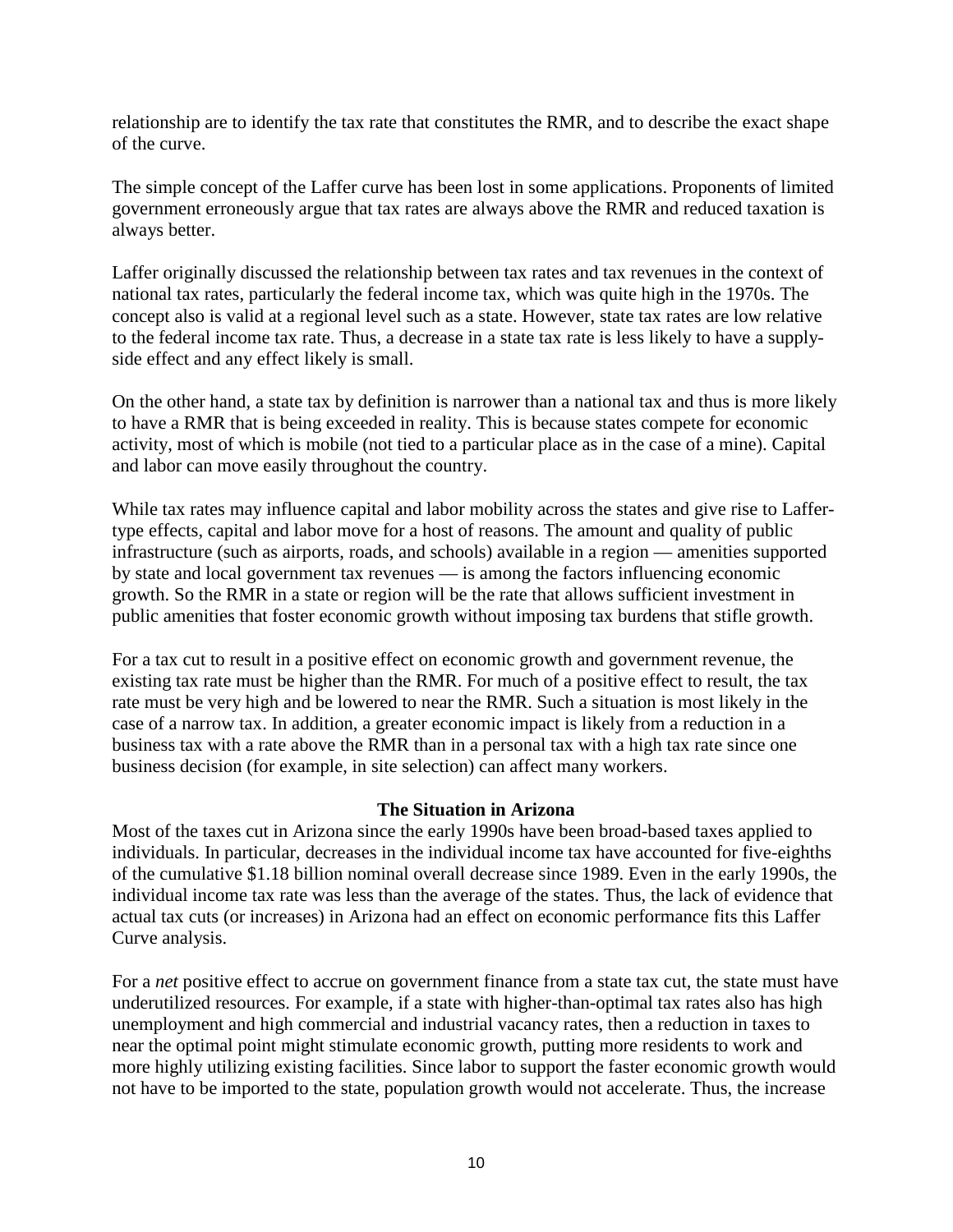in government revenues would not be offset by the need to increase public spending to support new residents.

Except during recessions, Arizona has had neither high unemployment rates nor high commercial/industrial vacancy rates. The majority of jobs created in Arizona are filled by labor imported into the state from other states and other countries. (Arizona would not have strong net migration and population growth if this were not the case.) Thus, even assuming that tax cuts in Arizona did have an effect on economic growth, the requirement of excess capacity is not met. If lowered taxes stimulated the Arizona economy further, then even more labor would have to be imported into the state, both for the construction of the facilities needed to house these economic activities and for the permanent employment created. Thus, while public revenues would increase, the need for public spending also would rise. Unless the incomes of the imported workers were above the existing average (considerably so if the worker had or would have school-age children), taxes paid by new residents would not cover the costs of providing them with public services.

One example exists in Arizona of a tax reduction that might have a net positive effect on economic growth and public-sector finance. The business property tax, a narrow tax, is demonstrably high relative to other places. (Some reduction in the business property tax currently is being phased in.) It is a tax that disproportionately affects some businesses, particularly manufacturers who use considerable equipment in their operation. High-tech manufacturers, such as semiconductor plants, are among those with considerable equipment. These companies pay high wages. Lower business property taxes might encourage companies to expand facilities in Arizona. Although most of the labor force needed for an expansion would be imported, the high wages of these new workers could result in a net positive effect even on public-sector finance.

#### **Value of Public Services**

Over time, some supply-side enthusiasts have moved to a position that any tax cut is good for the economy and enhances public revenues — which violates the Laffer Curve. The idea that lower taxes always are better ignores the purpose of taxation.

Taxes merely are the price paid for a service that is publicly provided. Particularly at the state and local level, many government services directly impact the lives of all: education of children, water provision and sewer services, collection of trash, building and maintaining roads, police and fire protection, the judicial system, the correctional system, etc. Many public services, such as education (kindergarten through graduate school) and provision and maintenance of physical infrastructure, are of key importance to businesses, particularly high-tech and other "neweconomy" companies. For these types of companies, the quality of public goods is more important than the level of taxes. Thus, business climate benefits from investment in various public programs.

Empirical evidence exists that public infrastructure plays a role in increasing business investment, job creation and economic growth. Similarly, tax reductions financed by cutting education, infrastructure spending, and other services valued by businesses likely will have a negative effect on economic performance.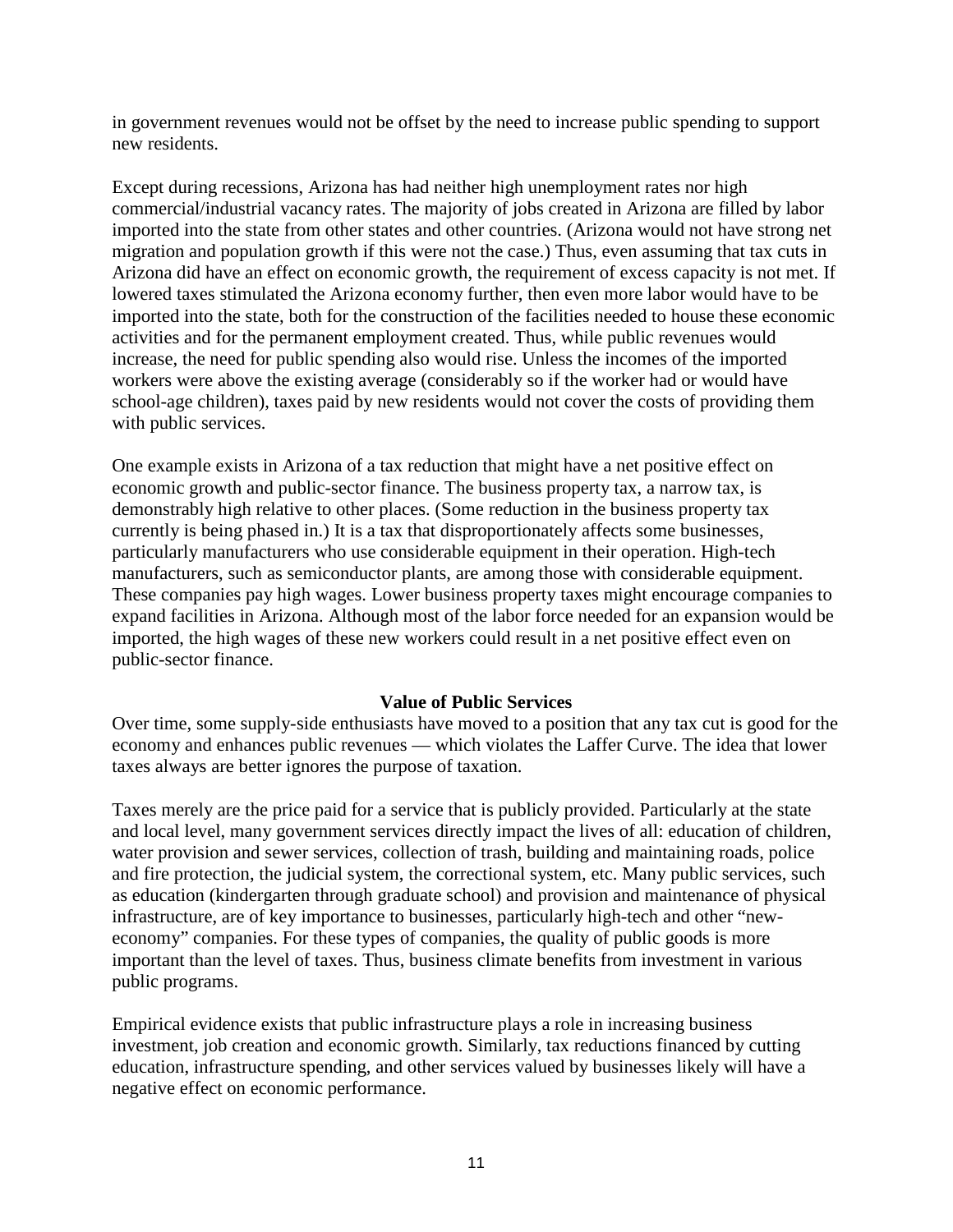The idea that taxes remove money from the economy is false. Tax revenues are spent in much the same way as private-sector revenues: paying employees, purchasing materials from the private sector, etc. On average, a higher portion of public-sector spending is for wages and salaries while private-sector firms spend a higher portion of their revenues on raw materials and manufactured goods.

At most, it might be argued that the in-state multiplier effect of government spending is less than that of private-sector expenditures. However, this is unlikely. A public-sector worker is no different than a private-sector employee in how they spend money. To the extent that privatesector businesses spend a higher proportion of their revenues on goods than the public sector and to the extent that most of these goods are manufactured out of state (manufacturing in Arizona is limited except in a few high-tech subsectors), the multiplier likely is higher for public-sector spending than for private-sector spending.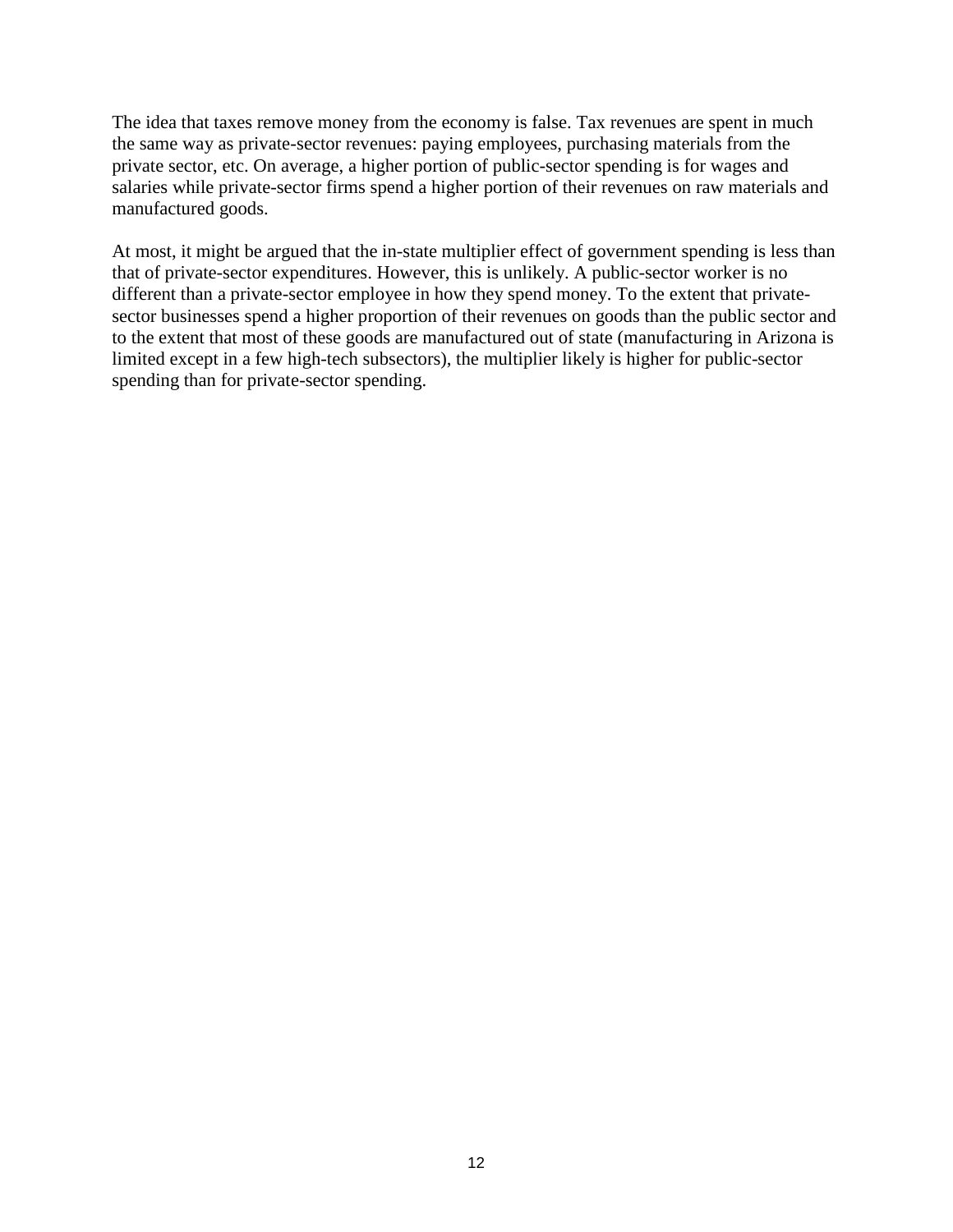#### **RESOLVING THE CURRENT DEFICIT**

Arizona's economy currently is in recession, in large part due to the real-estate bust. The economic downturn in the state likely will be prolonged and worsened by what appears to be increasing evidence of a deepening national and even global downturn.

During a recession, the demand for goods and services provided by many private-sector companies declines, as consumers experience job losses, wage reductions, investment losses, or simply become more cautious in their spending. As a result, companies need fewer employees and employment in the private sector falls.

Unlike much of the private sector, the demand for most public-sector services does not decline during a recession. For example, children continue to attend school, workers continue to use roads and highways, households continue to produce trash and wastewater, and needs for fire protection do not abate. In some government functions, the demand for public services is countercyclical, rising during an economic recession. The demand for public safety rises since crime tends to increase during hard economic times. The demand for unemployment benefits, food stamps, and other public assistance is higher during recessions due to increases in the number of unemployed and to reductions in income among those still working.

To appreciate the severity of the current economic downturn, following a significant budget deficit in the prior fiscal year, projections of the state government's general fund budget deficit in the current fiscal year exceed \$1 billion. Some of this deficit will be made up by monies currently in other funds. In addition to the \$120 million balance in the rainy-day fund, the Governor's budget management plan released on October 1, 2008 assumes that \$50 million is available to transfer from other funds, and at least \$75 million is available from revenue enhancements. Considering these funds, the general fund shortfall is projected to be near \$1 billion. This is in addition to a shortfall of more than \$1 billion in the last fiscal year. At current trends, a larger deficit is projected for the next fiscal year.

A deficit of \$1 billion represents 10 percent of the state's general fund appropriations for the current fiscal year. The general fund budget for fiscal year 2009 is just short of \$10 billion. However, since 45 percent of the general fund is protected from budget cuts, the remainder of the general fund is facing a deficit equal to 18 percent of its budget.

The shortfall will need to be eliminated through spending cuts and/or revenue enhancements. All of the "easy" budget fixes were used to balance last year's budget. The Legislature has demonstrated a preference for spending cuts. However, imposed decreases in public spending during recessions come at the same time that demand for public services is stable or rising, resulting in a reduction in the quantity and/or quality of government services. For the most disadvantaged of those consuming public services, real hardship can ensue.

Spending reductions by governments during recessions not only negatively affect those being served, but also worsen economic conditions. The spending cuts take the form of reductions in government employment and in government purchases of goods and services from the private sector. The latter obviously has a detrimental effect on those private-sector companies selling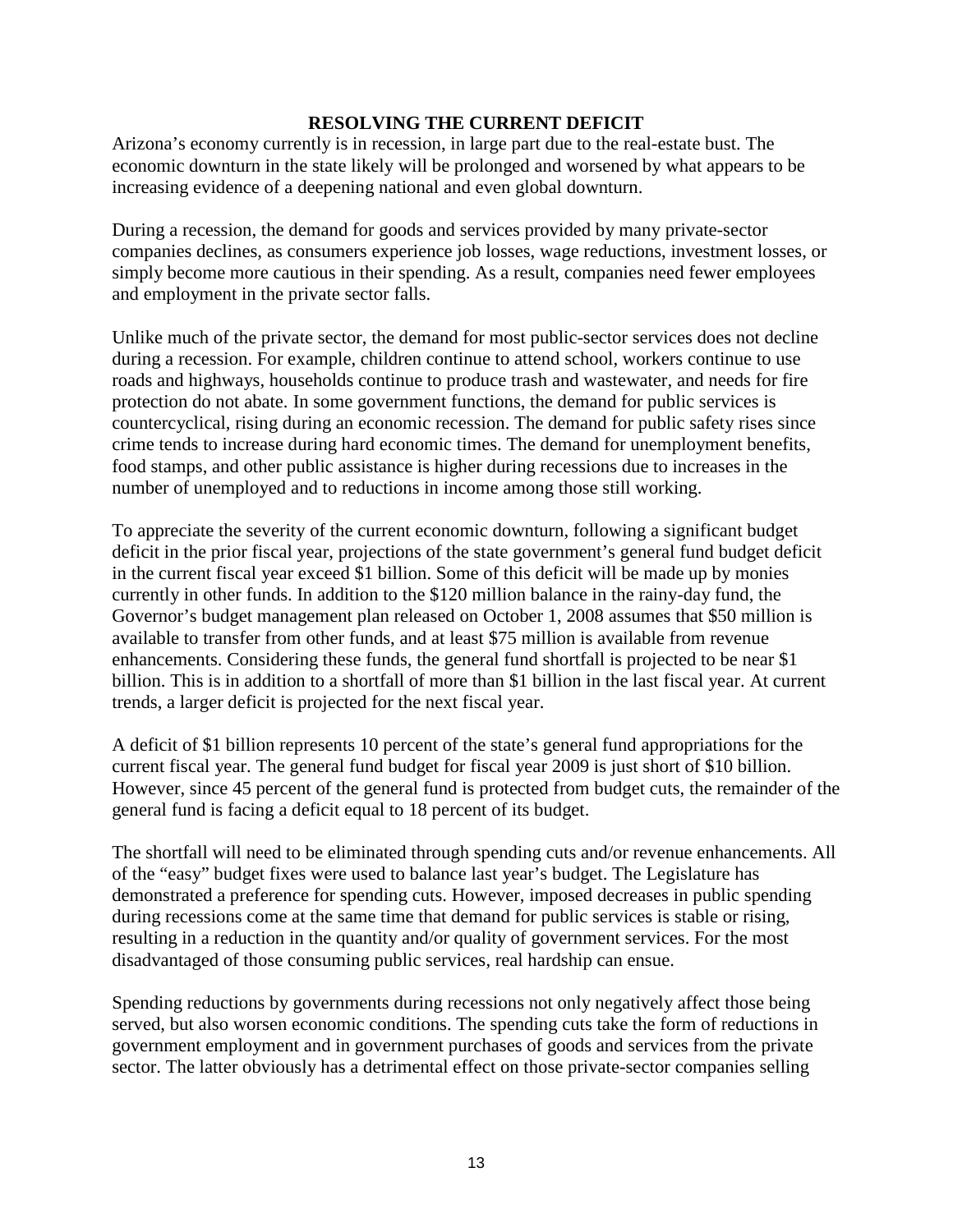directly to the public sector. Governor Napolitano's directive of October 8, 2008 to freeze contracts in excess of \$50,000 is the first step in this process.

Government workers laid off during a recession have little hope of finding another job in Arizona in the near term. If unemployed workers leave Arizona to seek employment opportunities in a state less hard hit by the recession, then all of the expenditures that the former workers made at private-sector companies will be lost to the Arizona economy, as will the sales taxes and other public-sector taxes and fees paid by the former workers.

If unemployed government workers remain in Arizona, their spending will decline, negatively affecting the companies at which the former workers shop, and also adversely affecting the collection of sales taxes, on which Arizona's governments are disproportionately dependent. Thus, in addition to reducing demand for private-sector goods and services, cutting the publicsector workforce will cause public-sector revenues to decline.

Further, laid-off government employees will be eligible for unemployment insurance payments and may qualify for other public welfare, such as food stamps. Thus, the savings to state government of not paying the former workers' salaries and benefits will be partially offset by rising payments to the ex-workers for unemployment insurance and other public welfare programs.

The result of state spending cuts of \$1 billion would be to very significantly worsen and lengthen the economic recession. A total of approximately 20,000 workers (8,000 state government and university workers and 12,000 others) might lose their jobs.

The reduction of government spending during a recession has the effect of trying to balance the public budget on the backs of a relatively small share of the state's residents and businesses primarily the laid-off workers, and secondarily the private-sector companies (and their employees) at which the laid-off workers shop.

#### **Spending Reductions Compared to Revenue Increases**

Spending reductions are not the only way to balance the budget. The Governor's Budget Management Plan released on October 1, 2008 includes nontax revenue enhancements, though no details are presented in the plan. In any case, nontax revenue enhancements will not be adequate to close most of the likely shortfall (after fund transfers) in the state government general fund.

Additional funding also would be available by increasing tax rates. An increase in taxes was one of the methods used to balance the budget during the lengthy economic decline of the late 1980s and early 1990s, another economic downturn disproportionately caused by the boom-bust cycle in real estate.

The overall tax burden in Arizona currently is well below the national average. The relative tax burden on individuals is even lower, given that some taxes on businesses are high relative to other states. Assuming that little of any tax increase would be levied on businesses, the negative economic effect of a tax increase would be no larger than that of a government spending